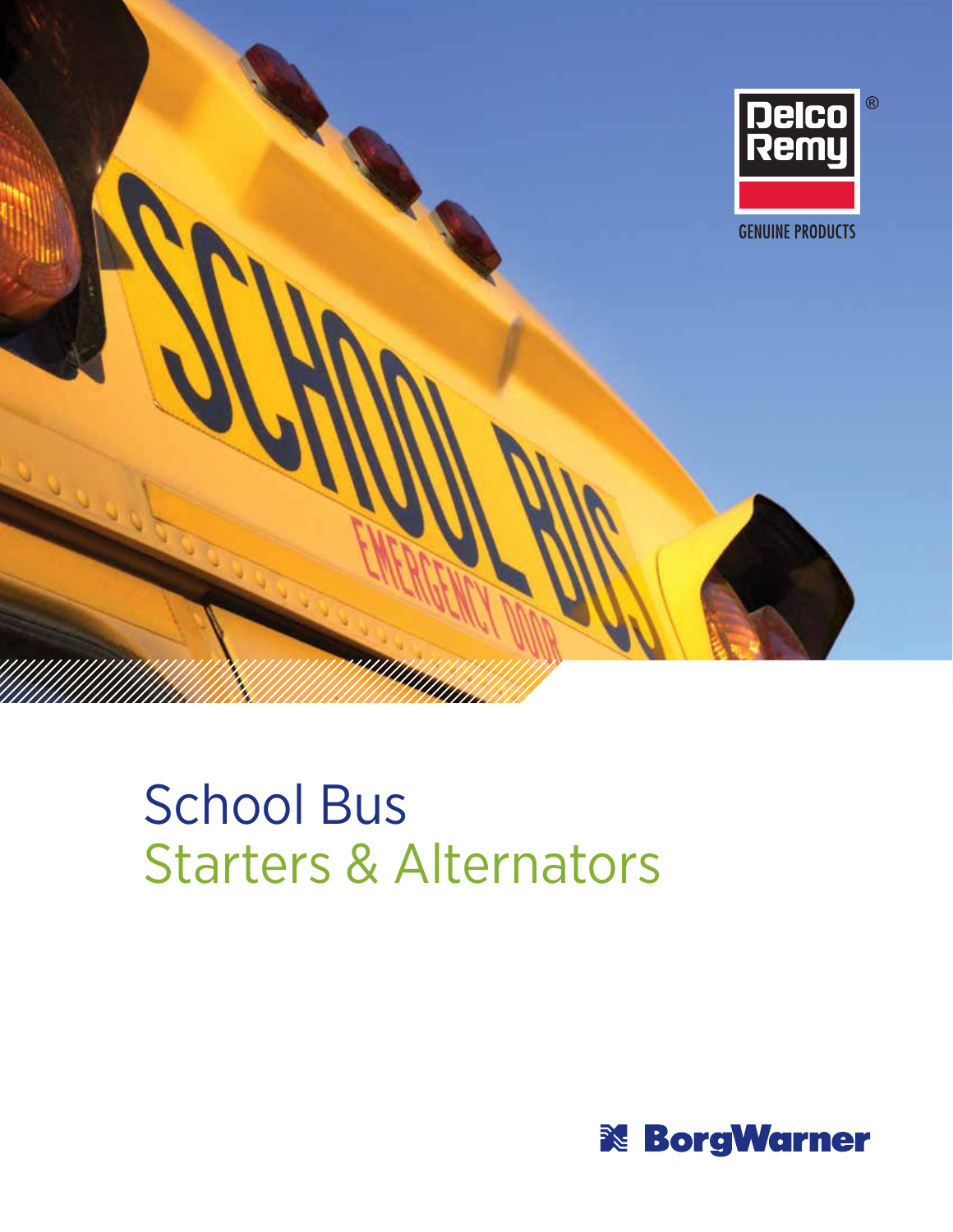

## SCHOOL BUSES PRESENT A UNIQUE SET OF CHALLENGES.

A school bus performs the majority of its workday at slow speeds. At the same time, lighting and equipment associated with safety and passenger mobility add electrical loads that must be met at these same slow speeds.

### TECHNOLOGY SOLUTIONS THAT ADDRESS THE CHALLENGES

Delco Remy high output alternators are specially designed to contend with the demanding electrical loads of school bus operating routines. Add to that the fuel savings opportunity, high temperature ratings and proven technologies like Remote Sense and you've got alternators in a class by themselves.

**Remote Sense Can Reduce Battery Charge Time by 50%** The Delco Remy high output alternators are equipped with Remote Sense which utilizes a second wire that reads the actual voltage at the battery. This signals the alternator to boost its output to compensate for the voltage drop, ensuring 14 volts at the battery. The proper voltage at the battery forces more current into the battery bringing the battery up to a full state of charge during the school bus runs between stops.

**Designed for Extreme Temperatures & Long Life** No other school bus alternator on the market today can perform like the Delco Remy high output alternators. Both the 28SI and 40SI models withstand extreme underhood temperature demands of up to 257°F – that's over 25°F above the competition – and still keep running.

**High-Efficiency Alternators Equals 20% Fuel Savings** An efficient alternator on a school bus can more than pay for itself in less than one year. Over the life of the vehicle, these savings can reach in the thousands of dollars.

As the alternator becomes more efficient in the process of converting mechanical power into electrical power, less fuel is consumed. And even though the power demands of the alternator are generally small in comparison to the overall vehicle, the impact on fuel cost is remarkable.



Operating data was collected on school bus applications in order to identify what was actually occurring over the course of the school week and the impact it had on the electrical system. Delco Remy high output alternators were installed and compared to other standard industry models. The results were amazing:

Fuel cost with base efficiency alternator =  $$7533*$ Fuel cost savings with high efficiency alternator =  $$1507*$ 

Increasing alternator efficiency can, and will, measurably reduce fuel costs.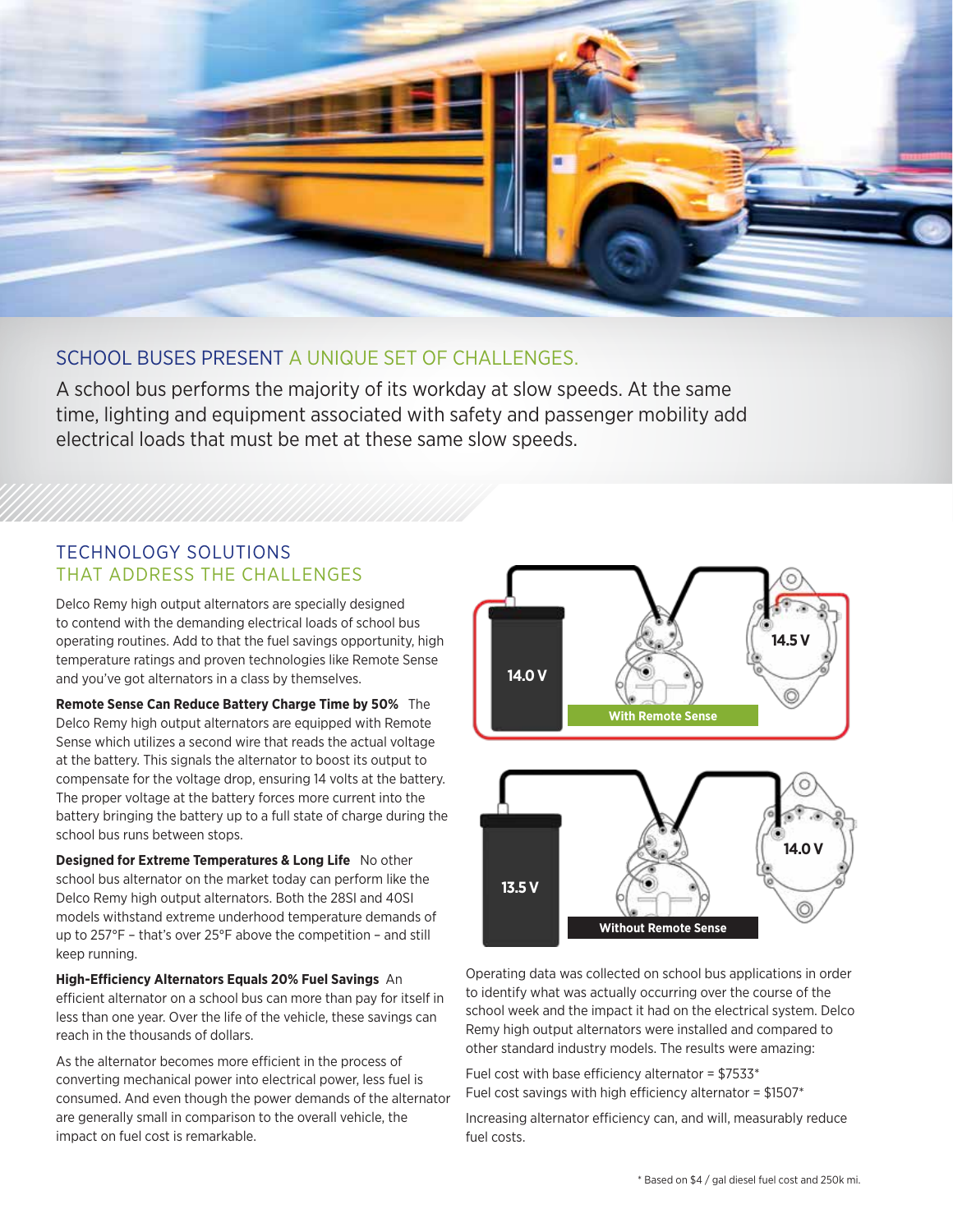## ALTERNATOR APPLICATIONS

| <b>School Bus Application</b>                    | <b>Amps</b> | <b>Part Number</b> | <b>Model</b> | <b>Style</b>     | <b>Mount Type</b> | <b>Leece-Neville</b> |
|--------------------------------------------------|-------------|--------------------|--------------|------------------|-------------------|----------------------|
| <b>Base bus without</b><br>AC prior to 2000      | 160         | 8600308            |              |                  | J180 - Long       | 2800LC               |
|                                                  |             | 8600312            | <b>28SI</b>  | <b>Brush</b>     | J180 - Short      |                      |
|                                                  |             | 8600315            |              |                  | Pad               |                      |
|                                                  |             | 8600311            |              |                  | J180 - Long       | 4836LGH,<br>4833LGH  |
| <b>Base bus without</b><br>AC after 2000         | 180         | 8600223            | <b>28SI</b>  | <b>Brush</b>     | J180 - Short      |                      |
|                                                  |             | 8600316            |              |                  | Pad               | 4939PGH,<br>4943PGH  |
| <b>Bus with</b><br>factory AC or an              | 200         | 8600307            |              | <b>Brush</b>     | J180 - Long       |                      |
| electromagnetic<br>brake retarder prior          |             | 8600313            | <b>28SI</b>  |                  | J180 - Short      |                      |
| to 2002                                          |             | 8600314            |              |                  | Pad               |                      |
| <b>Bus with</b><br>factory AC or an              | 240         | 8600390            | <b>40SI</b>  | <b>Brushless</b> | J180 - Long       | 4887JB,<br>4885JB    |
| electromagnetic                                  |             | 8600339            |              |                  | J180 - Short      |                      |
| brake retarder after<br>2002                     |             | 8600338            |              |                  | Pad               | 4959PA.<br>4958PA    |
|                                                  |             | 8600280            |              | <b>Brushless</b> | J180 - Long       | 4867JB               |
| <b>Bus with factory AC</b><br>and additional add | 275         | 8600279            | <b>40SI</b>  |                  | J180 - Short      |                      |
| on AC OR bus with<br>factory AC and an           |             | 8600094            |              |                  | Pad               | 4949PA               |
| electromagnetic<br>brake retarder                | 320         | 8600634            |              |                  | J180 - Long       |                      |
|                                                  |             | 8600628            |              |                  | Pad               | 4962PA               |

Note: When replacing some competitive alternators on a Navistar/IC Bus, a different pulley may be required. Please use Navistar pulley part number 3611883C1 for DT and MaxxForce 9 & 10 engines, 3615037C1 for MaxxForce 7 engines and 3716856C1 for ISB engines.

## ALTERNATOR COMPETITIVE COMPARISON

|                                                     | <b>Delco Remy 28SI</b>                                   | <b>Delco Remy 40SI</b>                                                                   | Leece-Neville                                            | <b>Bosch</b>                |  |
|-----------------------------------------------------|----------------------------------------------------------|------------------------------------------------------------------------------------------|----------------------------------------------------------|-----------------------------|--|
| <b>Remote Sense</b>                                 | <b>Yes</b>                                               | Yes                                                                                      | <b>No</b>                                                | <b>No</b>                   |  |
| <b>Peak Efficiency</b>                              | 68%                                                      | 72%                                                                                      | 60%                                                      | 68%                         |  |
| Output at<br><b>Temperature</b><br><b>Ratings</b>   | <b>Full Output</b><br>$125^{\circ}$ C (257 $^{\circ}$ F) | <b>Full Output</b><br>240 & 275 Amp:<br>125°C (257°F)<br>300 & 320 Amp:<br>115°C (239°F) | <b>Full Output</b><br>$110^{\circ}$ C (230 $^{\circ}$ F) | No Output<br>125°C (257°F)* |  |
| <b>All Three Industry</b><br><b>Mounting Styles</b> | Yes                                                      | Yes                                                                                      | <b>No</b>                                                | $No**$                      |  |

\* Bosch regulator will shut down before 125°C, resulting in no alternator output

\*\* Requires additional purchase of installation kit in order to accommodate the long hinge mount style

## ALTERNATOR SPECIFICATIONS

|                                                       | <b>28SI</b>                                                    | <b>40SI</b>                                                                                                            |
|-------------------------------------------------------|----------------------------------------------------------------|------------------------------------------------------------------------------------------------------------------------|
| <b>Performance Output</b>                             | 160, 180, 200                                                  | 240, 275, 300, 320                                                                                                     |
| <b>Rotation</b>                                       | Clockwise                                                      | Clockwise                                                                                                              |
| <b>Temperature</b><br><b>Ratings</b>                  | Low: $-40^{\circ}$ C ( $-40^{\circ}$ F)<br>High: 125°C (257°F) | Low: $-25^{\circ}$ C ( $-13^{\circ}$ F)<br>High: 240 & 275 Amp:<br>125°C (257°F)<br>High: 300 & 320 Amp: 115°C (239°F) |
| <b>Mounting</b>                                       | J180 Short Hinge Mount<br>J180 Long Hinge Mount<br>Pad Mount   | J180 Short Hinge Mount*<br>J180 Long Hinge Mount<br>Pad Mount                                                          |
| Weight                                                | 18.7 lbs (8.5 kg)                                              | 31 lbs (14.1 kg)                                                                                                       |
| <b>School Bus</b><br><b>Aftermarket</b><br>Warranty** | 2 Years/Unlimited Miles                                        | 3 Years/Unlimited Miles                                                                                                |

\*320 Amp not available in short hinge mount \*\*Applicable to U.S. and Canada only

## NEW BUS **SPECIFICATION CODES**

#### ALTERNATORS

#### **Blue Bird Bus**

40SI 275 Amps 4013203 40SI 300 Amps 4013204

#### **Freightliner/Thomas Built C2**

28SI 160 Amps FL-124-1D6\* 28SI 200 Amps FL-124-1E0 40SI 275 Amps FL-124-1E7

#### **HDX**

28SI 200 Amps C1370-00-000

**EFX** 40SI 275 Amps C1371-00-000

**Navistar/IC Bus BE/CE/RE**  28SI 200 Amps 08GHV\*

## **STARTERS**

**Navistar/IC Bus BE & CE** 29MT 08WYD 38MT 08WTK\* 39MT 08WTU 39MT OCP 08WTL

**RE**

38MT 08WTK\* 39MT 08WTU 39MT OCP 08WTL

\*Standard Position